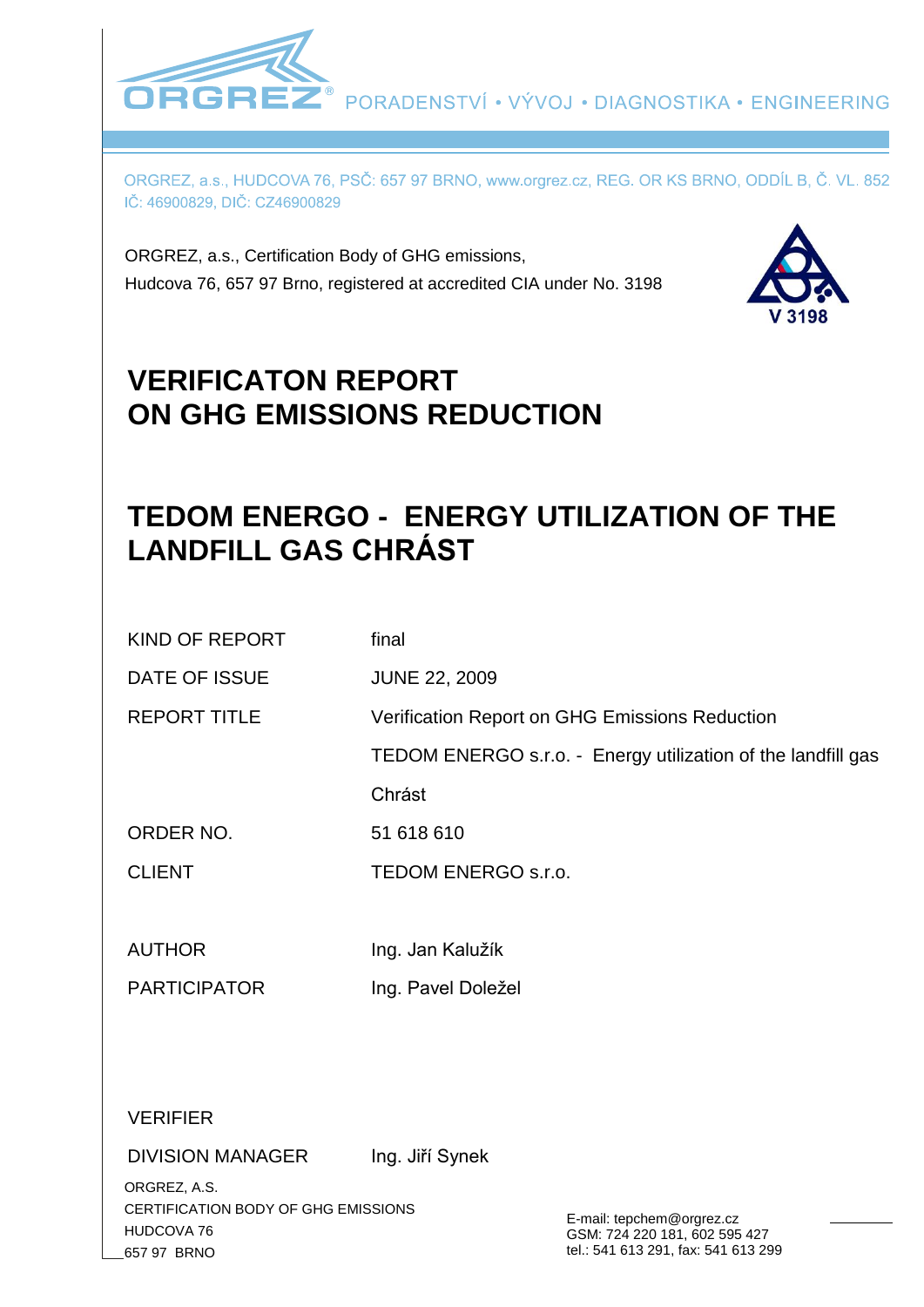

# **Table of Contents**

| 2.6 Number of Resolution for Permission to Release GHG Emissions 4          |  |
|-----------------------------------------------------------------------------|--|
|                                                                             |  |
|                                                                             |  |
|                                                                             |  |
|                                                                             |  |
|                                                                             |  |
|                                                                             |  |
|                                                                             |  |
|                                                                             |  |
|                                                                             |  |
|                                                                             |  |
|                                                                             |  |
|                                                                             |  |
|                                                                             |  |
|                                                                             |  |
|                                                                             |  |
|                                                                             |  |
|                                                                             |  |
|                                                                             |  |
| 4.5 Conclusions and Recommendations Resulting from Verification Reports10   |  |
|                                                                             |  |
|                                                                             |  |
| 5.2 Compliance of Applied Methodology with Current Legislation to Determine |  |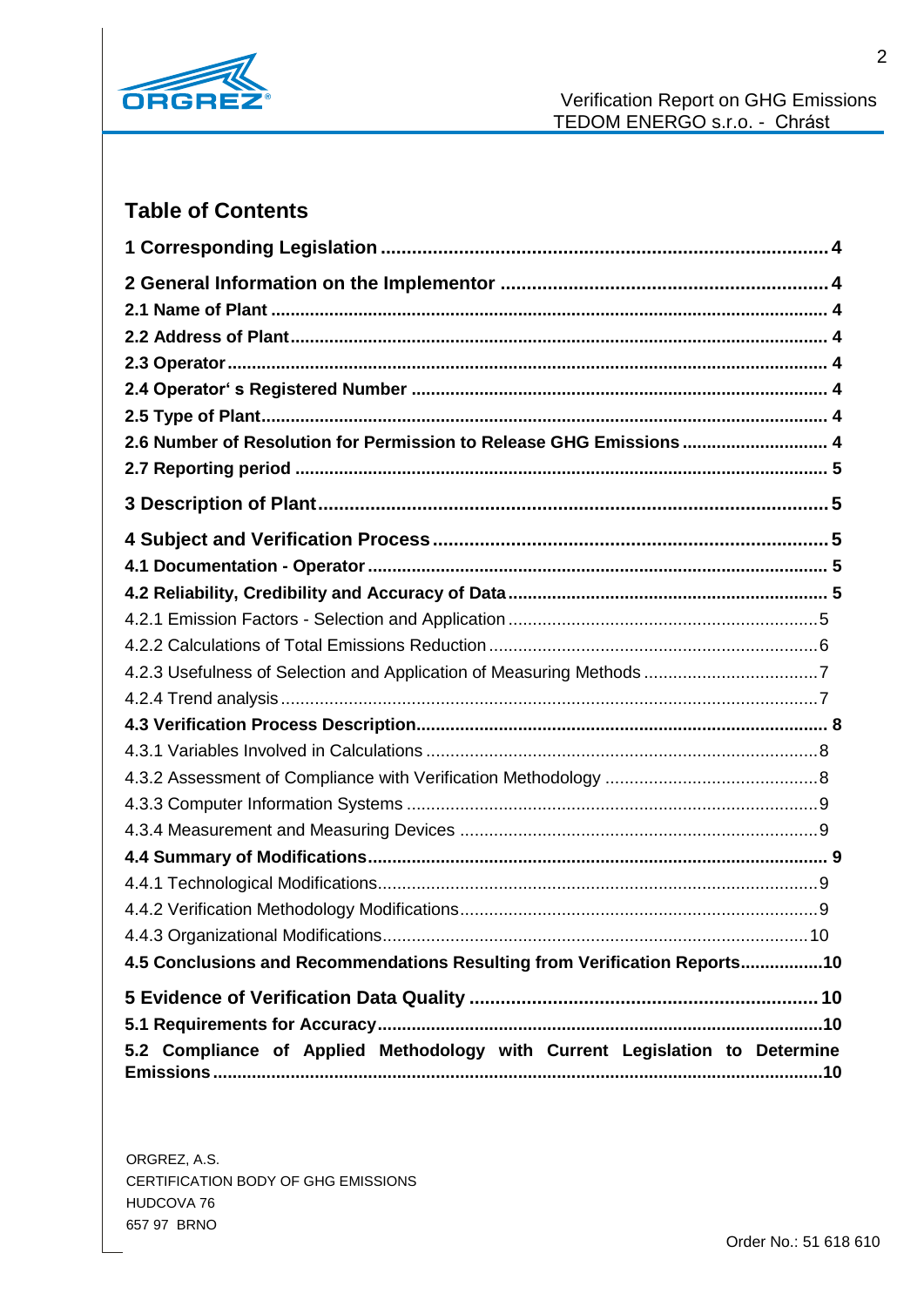

| 8 Date and Signature of Authorized Person on behalf of Certification Body  12 |  |
|-------------------------------------------------------------------------------|--|
|                                                                               |  |
|                                                                               |  |
|                                                                               |  |
|                                                                               |  |
|                                                                               |  |
|                                                                               |  |
|                                                                               |  |
|                                                                               |  |
|                                                                               |  |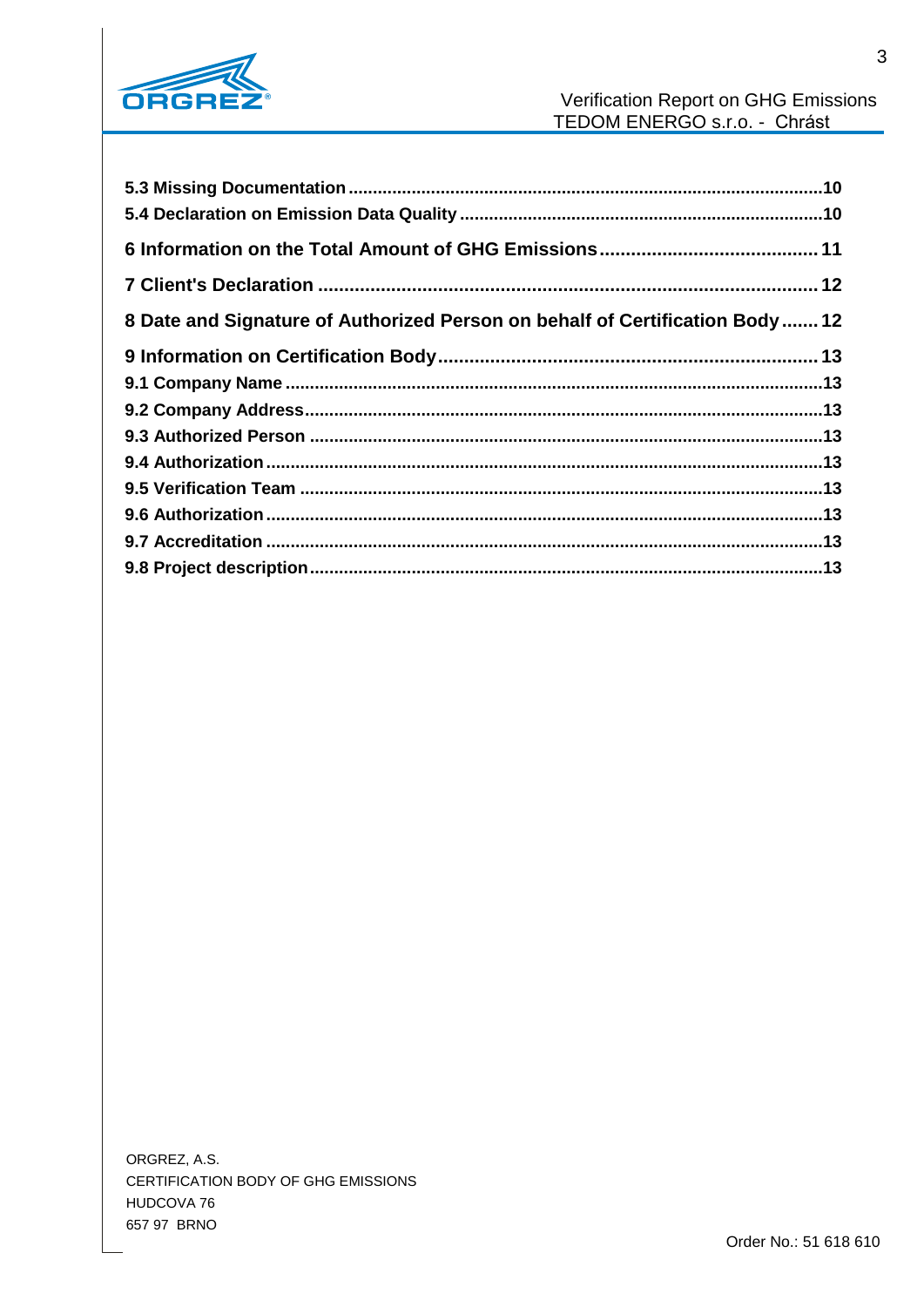

# **1 Corresponding Legislation**

- Methodical instruction issued by the Department of climate changes of the Ministry of Environment due to calculating a reference level (Baseline) for energy-projects landfill gas utilization
- Decree of Ministry of Industry and Trade No. 345/2002 specifying measures for compulsory verification and meters subject to type approval
- Decree No. 65/2006 which modifies the Decree of Ministry of Industry and Trade No. 345/2002 Coll. specifying measures for compulsory verification and meters subject to type approval
- Directive No. 80/2008 Coll., on the National Allocation Plan of the Czech Republic for the  $\bullet$ period of 2008 - 2012

# **2 General Information on the Implementor**

# **2.1 Name of Project**

TEDOM ENERGO s.r.o. - landfill Chrást Energetické využití skládkového plynu - Chrást

# **2.2 Address of Plant**

Municipal waste landfill Chrást 262 72 Příbram

## **2.3 Operator**

TEDOM ENERGO s.r.o.

## **2.4 Operator' s Registered Number**

253 954 16

## **2.5 Type of Plant**

Incineration plant combusting landfill gas and generating electricity. The equipment is involved in the Joint Implementation Project and its nominal heat input is below 20 MW.

## **2.6 Number of Resolution for Permission to Release GHG Emissions**

As the plant with its input is not incorporated in the trade system demanding emission permissions (Directive issued on February 25, 2008 on the National Allocation Plan of the Czech Republic specifying the trading period 2008 - 2012, Annex No. 2), no amount of permissions has been allocated to **TEDOM ENERGO s.r.o., landfill Chrást** and this source is not listed in NAP for the trading period at all.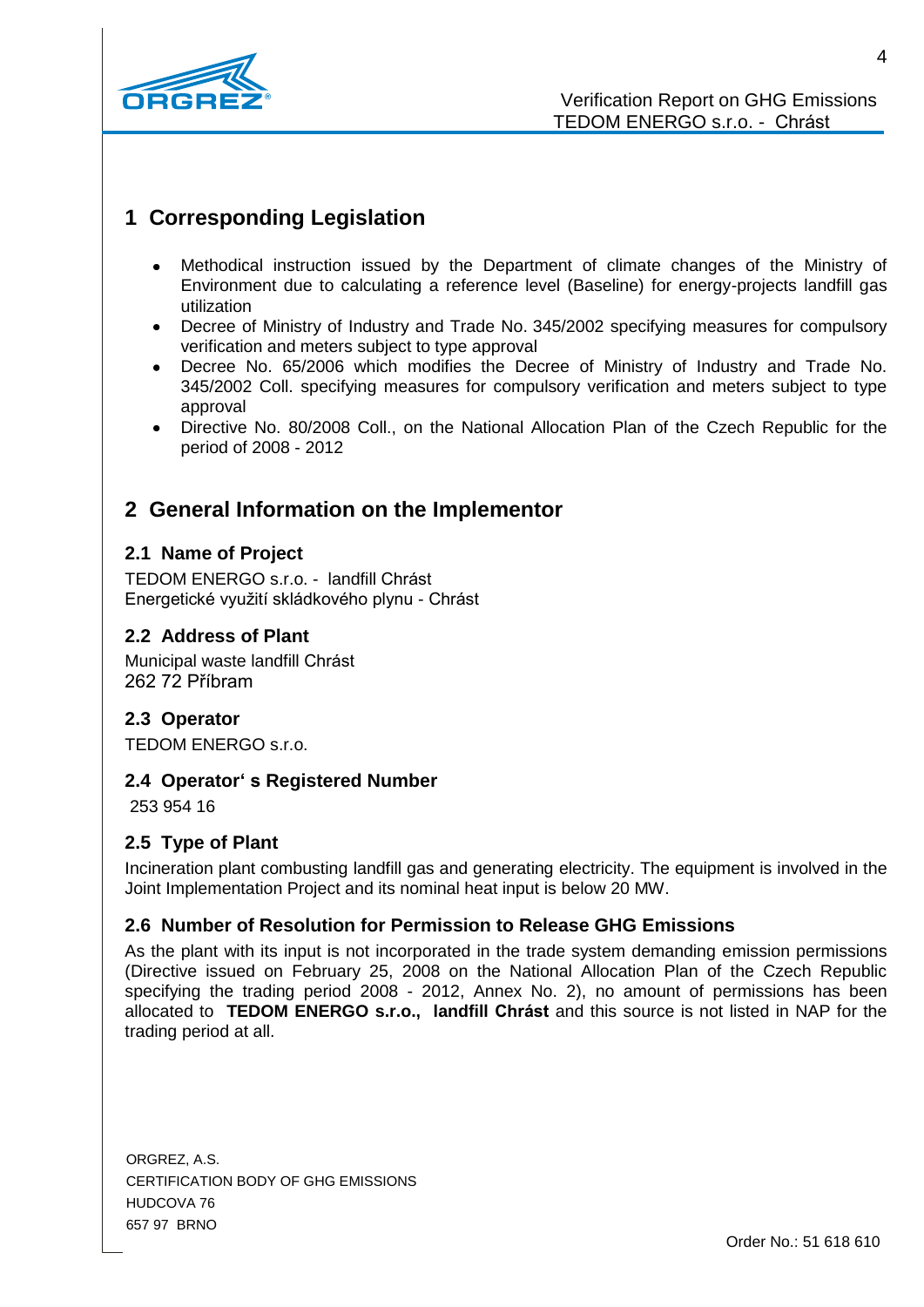

# **2.7 Reporting period**

This verification is related to emission announcement of landfill Chrást for the period of 2005 – 2007 as well as for 2008.

# **3 Description of Plant**

Incineration power plant with its total heat input 0,423 MW is operating on the landfill Chrást and consisting of one incineration sources:

o landfill combustion - cogeneration unit, with heat input rate of 0,423 MW

For detailed description see Annex 1.

# **4 Subject and Verification Process**

## **4.1 Documentation - Operator**

- $\bullet$ Invoices for electricity supply
- Electricity production and own consumption records
- Documents about calibration electric meters
- CO<sup>2</sup> emissions reduction data during 2005 2008
- Technical parameters of each operating part and their operational process

# **4.2 Reliability, Credibility and Accuracy of Data**

## **4.2.1 Emission Factors - Selection and Application**

- **electricity emission factor** 1.15 tCO2/MWh (2002 2003) this value is used in compliance with Methodical instruction due to calculating a reference level for energy – projects landfill gas utilization
- **electricity emission factor** 1.14 tCO<sub>2</sub>/MWh (2004 2005) this value is used in compliance with Methodical instruction due to calculating a reference level for energy – projects landfill gas utilization
- **electricity emission factor** 1.12 tCO<sub>2</sub>/MWh (2006 2007) this value is used in compliance with Methodical instruction due to calculating a reference level for energy – projects landfill gas utilization
- **electricity emission factor** 1.11 tCO<sub>2</sub>/MWh (2008 2011) this value is used in compliance with Methodical instruction due to calculating a reference level for energy – projects landfill gas utilization
- **heat emission factor** 0.202 tCO<sub>2</sub>/MWh this value is used in compliance with Methodical instruction due to calculating a reference level for energy – projects landfill gas utilization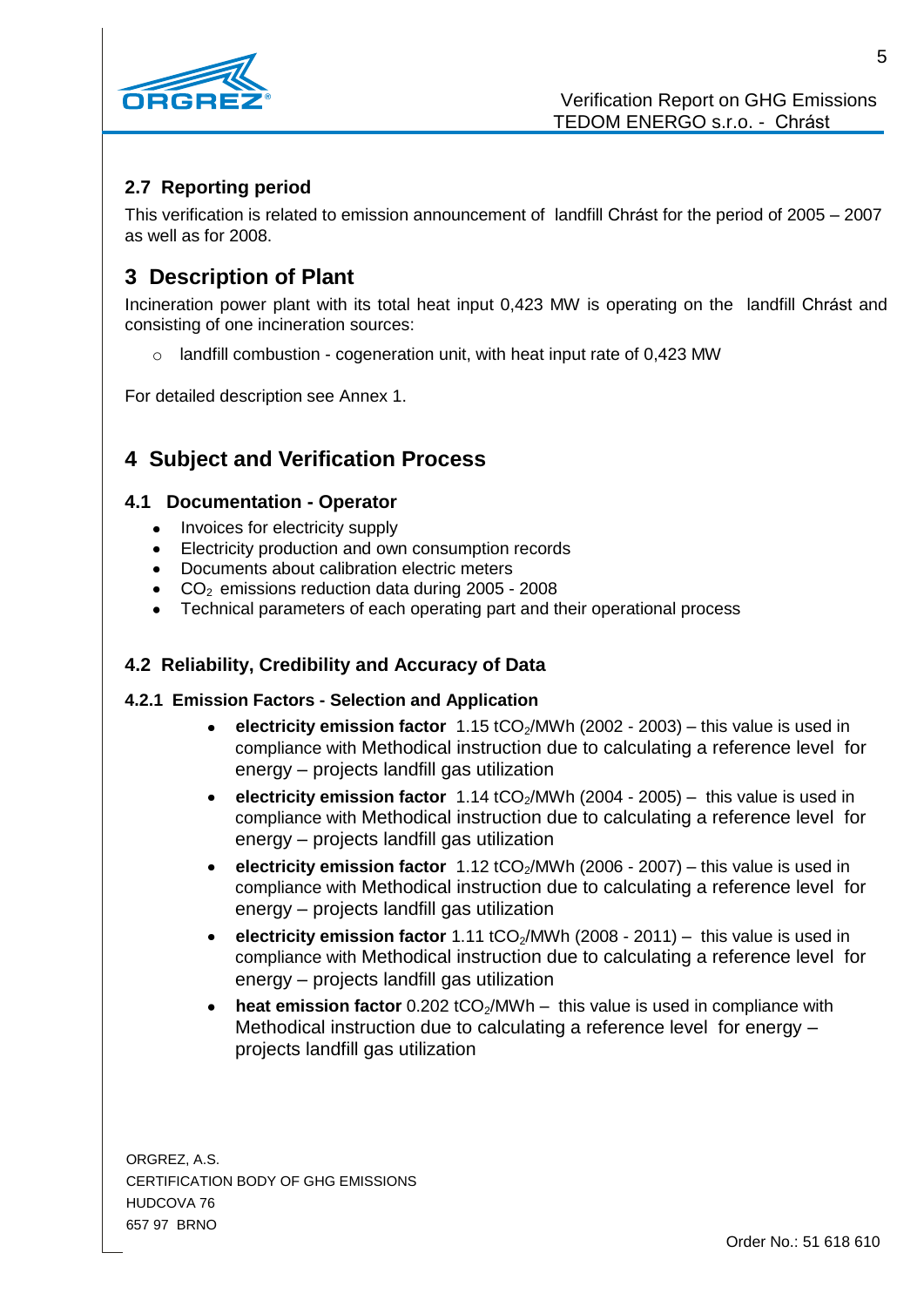

• CH<sub>4</sub> **emission factor** 1,31 tCO<sub>2</sub>/MWh<sub>P</sub> – this value is used in compliance with Methodical instruction due to calculating a reference level for energy – projects landfill gas utilization

### **4.2.2 Calculations of Total Emissions Reduction**

Landfill gas combustion produces  $CO<sub>2</sub>$  emission reductions in one cogeneration units installed in landfill Chrást. To determine the baseline several levels are involved according to the origin of emission savings. Three fundamental types of emissions can be involved in the project:

- as a substitute for fossil fuel during electricity generation **E<sup>e</sup>**
- as a substitute for fossil fuel during heat power generation **E<sup>t</sup>**
- by landfill gas dissolution (% share of CH<sub>4</sub> is incorporated) escaping from the landfill  $E_{CH4}$

The total annual  $CO<sub>2eqv</sub>$  emissions saving reached due to the project implementation will be calculated from partial calculations of emission savings as follows:

$$
\mathsf{E} = \mathsf{E}_{\mathrm{e}} + \mathsf{E}_{\mathrm{t}} + \mathsf{E}_{\mathrm{CH4}}
$$

4.2.2.1 Fossil fuel substitution during electricity generation

Generated electricity is measured with calibration meter on the site of distributing to the distribution network, moreover, consumption inside each unit itself is measured. Factual operational values reached due to the project implementation are incorporated in calculating.

Annual electricity generation in MWh is calculated by subtracting of operational values according to the formula :

*Annual electricity distributed into the network (MWh) = gross annual electricity (MWh) – consumption inside the unit (MWh)*

#### Emission saving calculation

To transform the same electricity amount from heat power generated during coal burning we can calculate  $CO<sub>2</sub>$  amount into the atmosphere:

*Annual emissions saving during electricity generation (tCO2) = annual electricity distributed into the network (MWh) x electricity emission factor (tCO2/MWh)*

4.2.2.2 Fossil fuel substitution during heat production

Values measured with calibration meter during distributing to the heat network are base for calculating the reduction, i.e. operational values reached due to the project implementation.

Emission saving calculation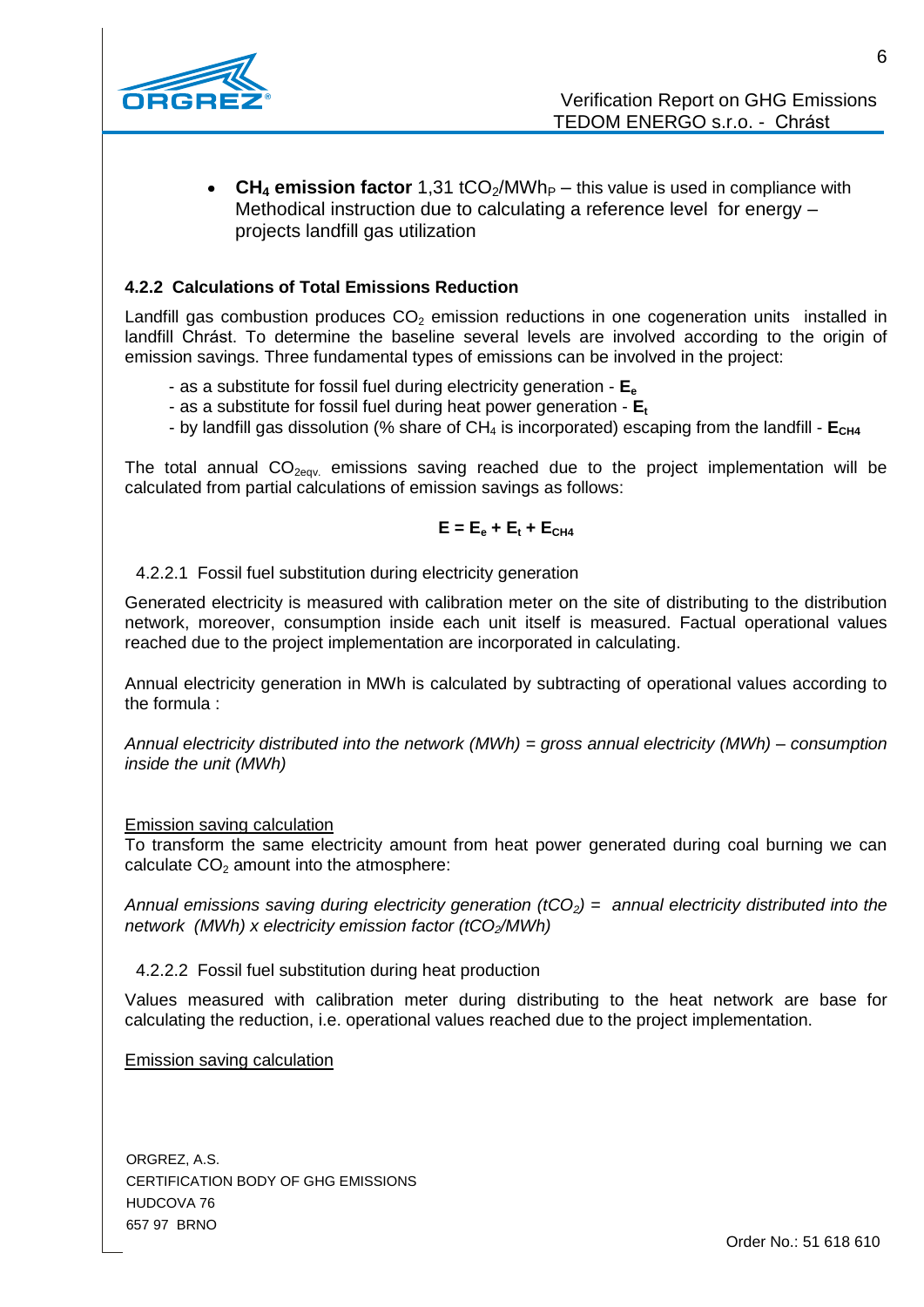

Within internal assignment of real emission reductions measured values of heat supply with calibration meter are used due to the project verification. Then  $CO<sub>2</sub>$  emission saving generated due to fossil fuel substitution:

*Annual emissions saving during heat production (tCO2) = utilized annual heat (MWh) / compensatory source efficiency (-) x heat emission factor (tCO2/MWh)*

*There is no utilization for the produced heat in landfill Chrást. Therefore total heat output of the CHP unit is led into air. The total emission reduction doesn´t cover emission reduction from heat utilization.*

4.2.2.3 Landfill gas dissolution escaping from the landfill

The amount of methane generated by the landfill is calculated from electricity production. Methane is the only one which can utilize landfill gas as energy, i.e. it is possible to do precise calculations of its consumption in cogeneration unit with familiar efficiency.

Fuel input necessary for annual output calculated from real electricity production:

*Fuel input (MWh) = gross annual electricity (MWh) / electrical efficiency of cogeneration unit (-)*

Emission saving resulting from landfill gas utilization is calculated consequently:

*Annual emission saving due to landfill gas incineration (tCO2) = fuel input (MWh) x CH<sup>4</sup> emission factor (tCO2/MWh)* 

Fuel input necessary to maintain annual output is not measured directly but it is calculated from the measured value of electricity production and electricity production efficiency in each unit. Efficiency of cogeneration unit to be used for calculating fuel input is as follows :

- CHP TEDOM Cento T150 SP BIO CON 33,6%

Calculation is performed on the basis of the Methodical instruction due to calculating a reference level for energy-projects landfill gas utilization

#### **4.2.3 Usefulness of Selection and Application of Measuring Methods**

Selected Method of  $CO<sub>2</sub>$  emission reduction verification and assignment was based on the requirements of valid legislation.

#### **4.2.4 Trend analysis**

Trend analysis determines  $CO<sub>2</sub>$  emissions development in the period of 2005 - 2008 in accordance with production parameters , particularly, in compliance with the electricity amount generated in cogeneration units.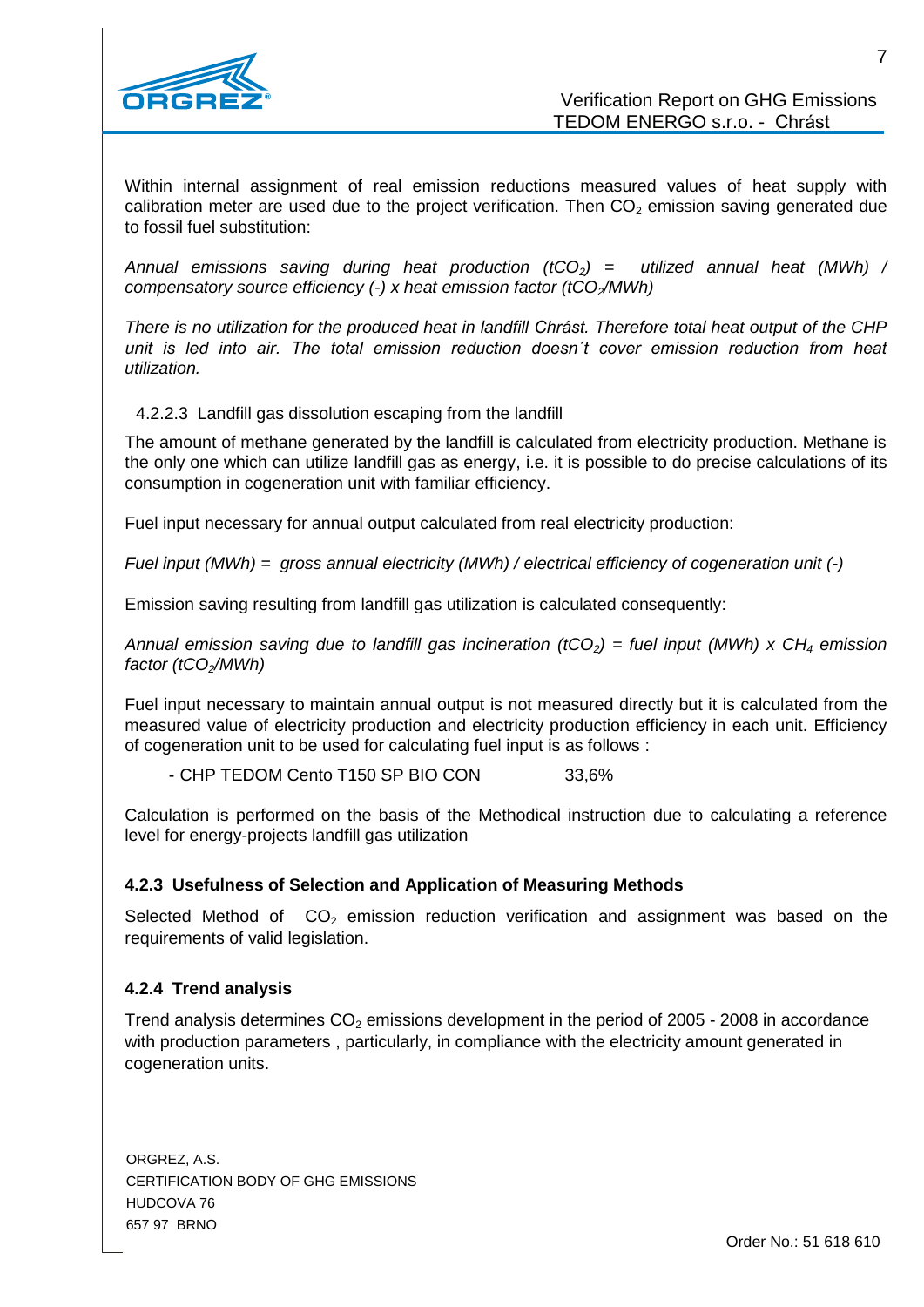

| Year                    | 2005    | 2006   | 2007   | 2008   |
|-------------------------|---------|--------|--------|--------|
| $CO2$ emissions [t]     | 2 4 6 1 | 3482   | 4.068  | 4 030  |
| E production [MWh/year] | 493     | 699    | 815    | 814    |
| Correlative coefficient | 0.2005  | 0.2008 | 0.2003 | በ 2019 |

As in the aforementioned annual  $CO<sub>2</sub>$  emission reduction ratio remains to generated electricity approximately stable in the relevant period.

# **4.3 Verification Process Description**

#### **4.3.1 Variables Involved in Calculations**

Process analysis was launched by the crosscheck of variables involved in calculations. Validity was verified consequently:

- gross amount of electricity production in the period of 2005 2008
- amount of electricity distributed into the network in the period of 2005 2008
- application and use of regular electricity emission factor
- application and use of regular heat emission factor
- application and use of regular  $CH<sub>4</sub>$  emission factor

#### *Identified disagreements:*

Emission reductions achieved by dissolution of landfill gas escaping from the landfill as well as the applied method of assignment, as for the method and applied electricity efficiency of cogeneration unit when determing fuel input, are in compliance with the Methodical instruction. However, to determine fuel input more precise method can be even considered, i.e. the method based on flow measurement of landfill gas. To determine this it is essential to know the landfill gas heating value .

#### *Conclusion of this verification part*

All values of emission factors have been applied in accordance with the Methodical instruction due to calculating a reference level for energy-projects landfill gas utilization.

#### **4.3.2 Assessment of Compliance with Verification Methodology**

Process analysis was furthermore dealt with the compliance of the applied method of  $CO<sub>2</sub>$  emission reduction verification and assignment resulting from the project in landfill Chrást in accordance with the requirements of valid legislation. The Verifier has checked and acknowledged the validity of the assigned emission reductions by means of crosscheck calculation.

#### *Identified disagreements:*

None have been found in correspondence with valid legislation.

#### *Conclusion of this verification part:*

No specific conclusions resulting from this verification part.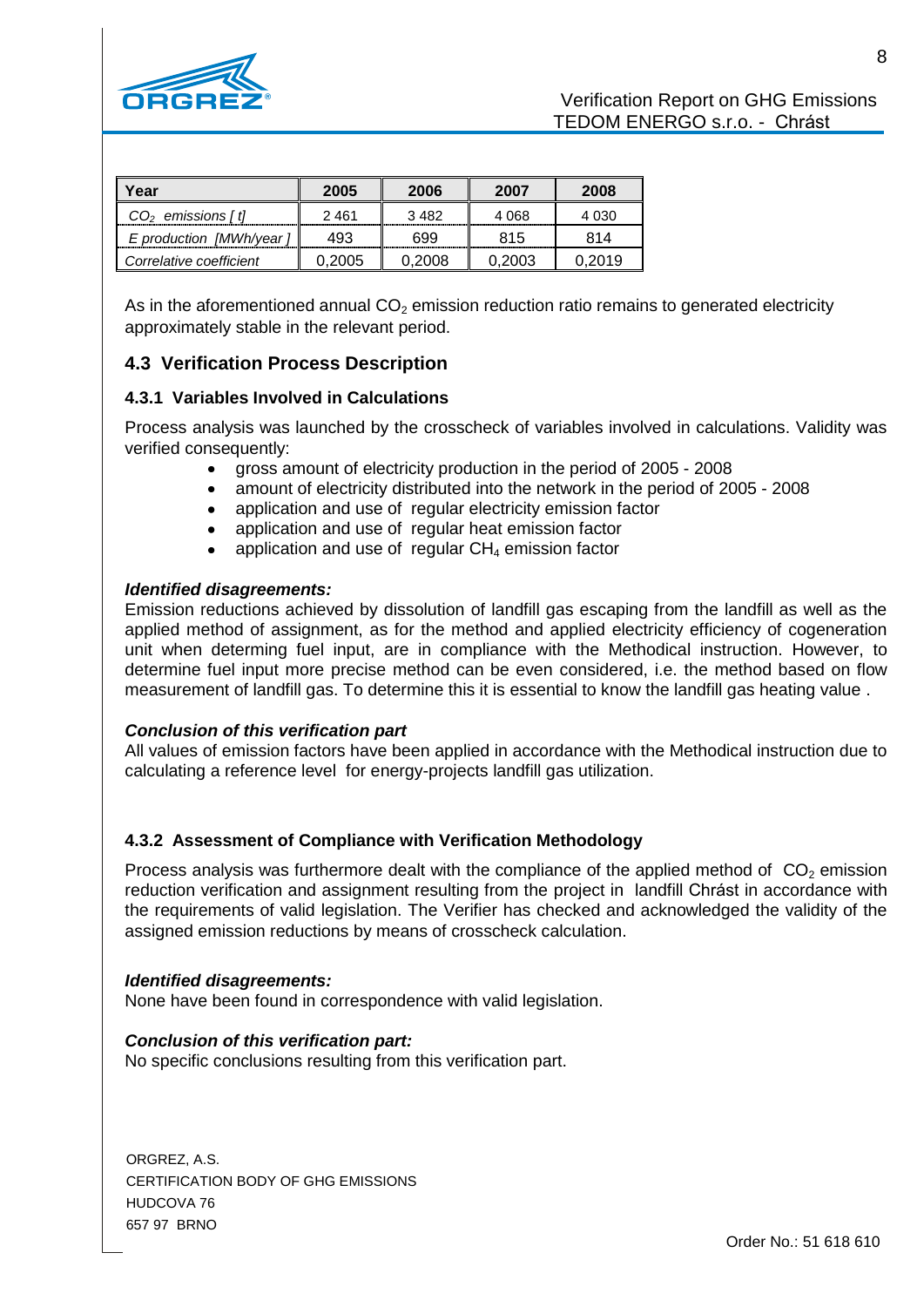

#### **4.3.3 Computer Information Systems**

To calculate  $CO<sub>2</sub>$  emission reductions MS Excel file is being used which can process annual balance sheet. It has been verified:

• validity of data entry

#### *Identified disagreements:*

None have been found in correspondence with valid legislation.

#### *Conclusion of this verification part:*

No specific conclusions resulting from this verification part.

#### **4.3.4 Measurement and Measuring Devices**

Subsequent measuring devices have been verified in the process analysis:

- electric meter of power supply into the network
- electric meters of electricity produced in each cogeneration unit  $\bullet$

It has been verified that these measuring devices:

- o *have been approved by the relevant body*
- o *comply with the requirements in the Metrology Act, are provided with AMS and ČMI official brands (seals are intact), and are liable to regular validation in accordance with the Decree of MIT No.345/2002 Coll.*

#### *Identified disagreements:*

Measuring devices (electric meters) which measure gross electricity generation at each cogeneration unit do not correspond with requirements stated in the Metrology Act, and they are not provided with official brands and seals (are neither calibrated nor validated regularly).

#### *Conclusion of this verification part:*

It is compulsory to calibrate this measuring device to verify the accuracy of device applied to determine gross electricity production.

#### **4.4 Summary of Modifications**

#### **4.4.1 Technological Modifications**

Within 2005-2008 no modifications have been specified in the installed technology in the landfill Chrást.

#### **4.4.2 Verification Methodology Modifications**

No modifications have been specified in the methodology of  $CO<sub>2</sub>$  emission reduction verification and assignment.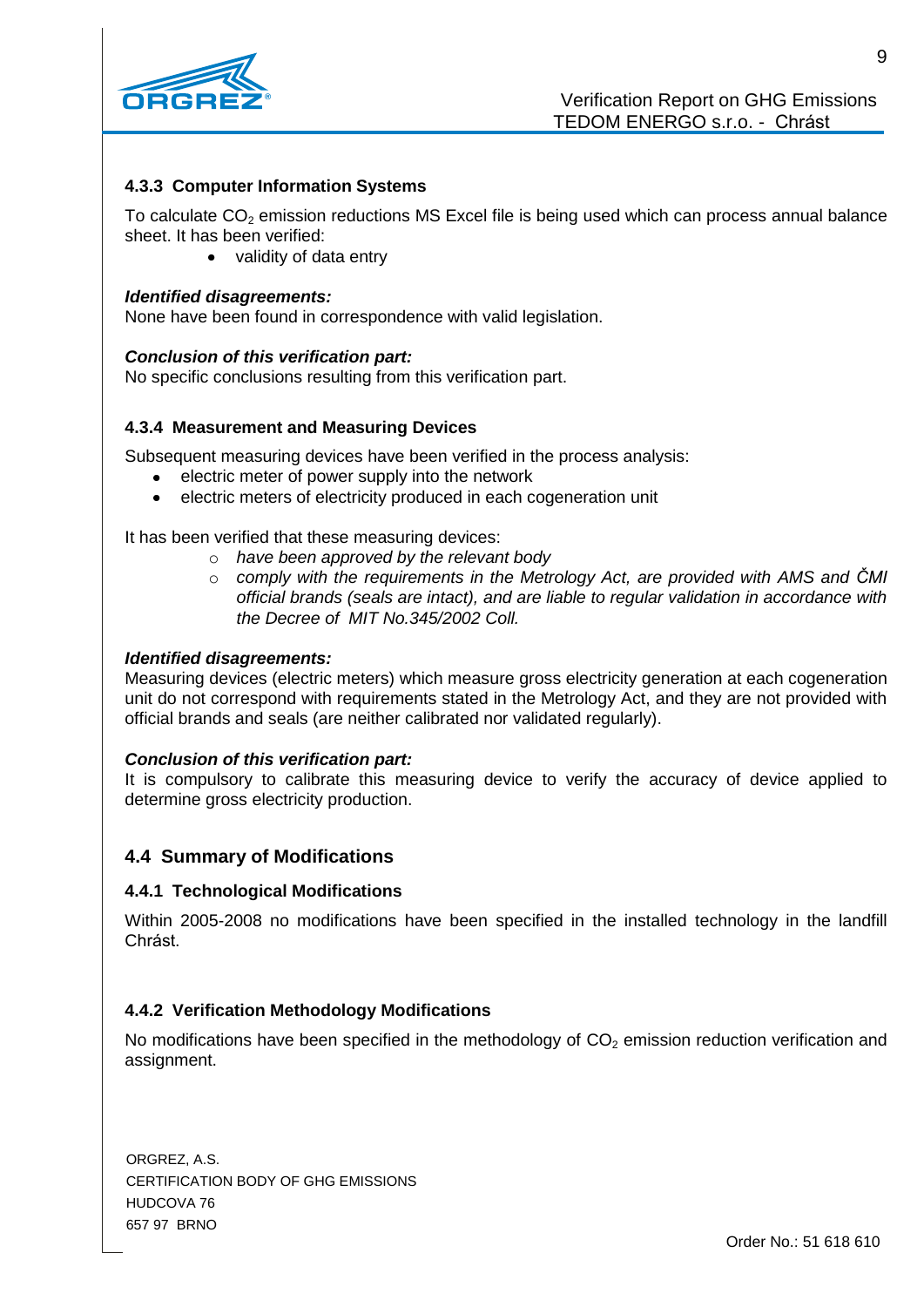

### **4.4.3 Organizational Modifications**

Within 2005 - 2008 no modifications in the owner's position and project operator - TEDOM ENERGO s.r.o. were performed in landfill Chrást.

### **4.5 Conclusions and Recommendations Resulting from Verification Reports**

Considering results arising from verification work it is recommended to monitor, identify and assign CO<sup>2</sup> emission reduction in landfill Chrást in a following way:

1. Values of all used emission factors have been applied in accordance with the Methodical instruction due to calculating a reference level for energy-projects landfill gas utilization.

2. Electric meters measuring gross electricity generated in each CHP are not correspondent with the requirements determined in the Metrology Act as for calibrating and regular validation. I recommend to perform calibrating of individual measuring device and their subsequent validation or alteration for calibration measures.

# **5 Evidence of Verification Data Quality**

#### **5.1 Requirements for Accuracy**

The operator followed the requirements in accordance with the Methodical instruction due to calculating a reference level for energy-projects landfill gas utilization during  $CO<sub>2</sub>$  emission reduction assignment in landfill Chrást. No disagreement which would affect the quality and reliability of the assigned  $CO<sub>2</sub>$  emission reduction has been identified.

## **5.2 Compliance of Applied Methodology with Current Legislation to Determine Emissions**

Assigned methodology of  $CO<sub>2</sub>$  emission calculations in the landfill Chrást to determine  $CO<sub>2</sub>$  emission reductions for the period 2005- 2007 and 2008 is in compliance with the approved Methodical instruction due to calculating a reference level for energy-projects landfill gas utilization.

#### **5.3 Missing Documentation**

During verification work the Certificate body did not come across any missing documentation which the operator would not be able to present.

#### **5.4 Declaration on Emission Data Quality**

The verifier has been satisfied sufficiently due to crosscheck of the sufficient amount of evidence because assignment on GHG emission reductions from landfill Chrást do not involve any relevant disagreements or faults.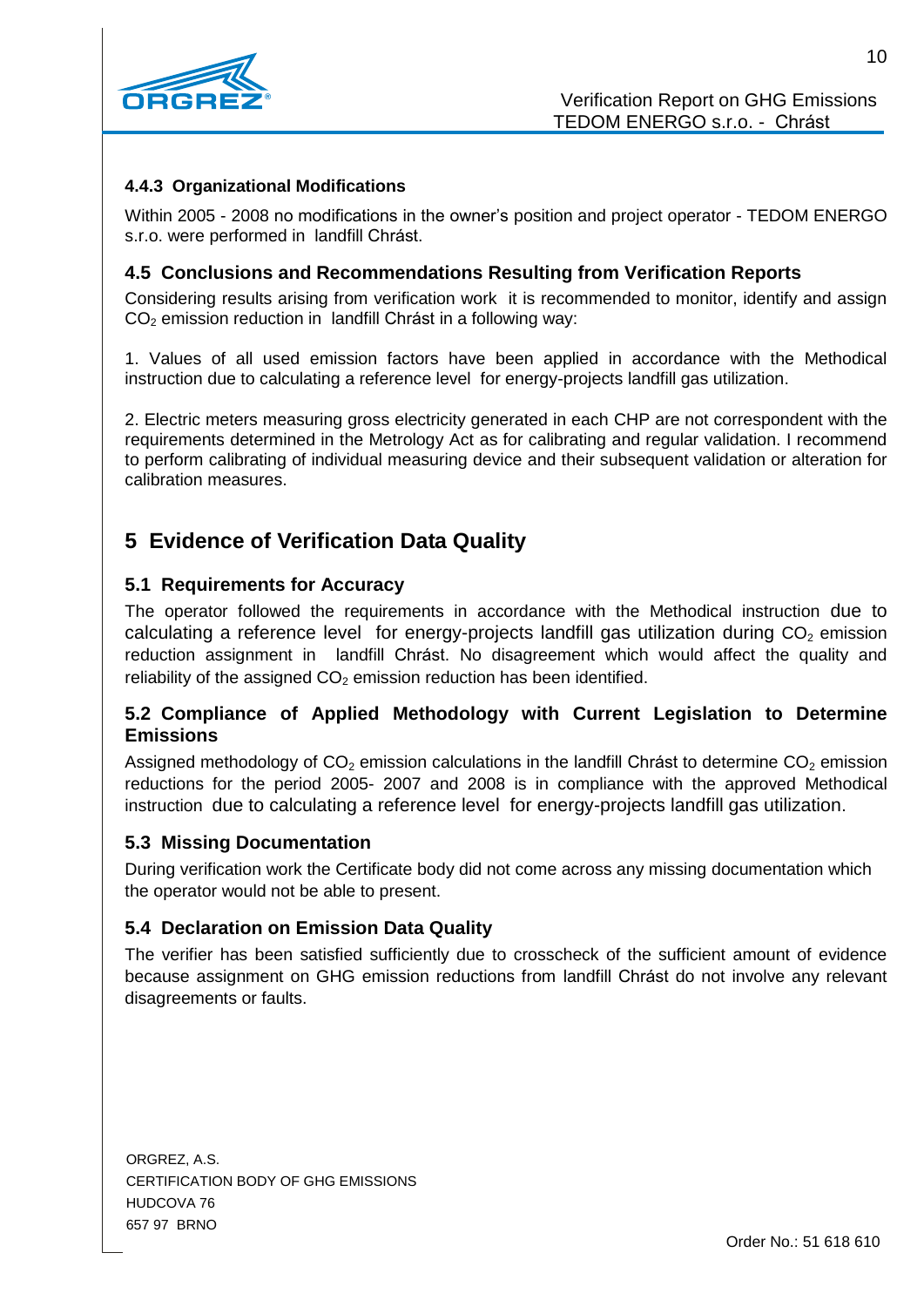

# **6 Information on the Total Amount of GHG Emissions**

| $\overline{\phantom{a}}$ CO <sub>2</sub> Emission | 2005 | 2006 | 2007 | 2008  |
|---------------------------------------------------|------|------|------|-------|
| AAU                                               | 2461 | 3482 | 4068 | 851   |
| I ERU                                             |      |      |      | 3 180 |

| <b>Project</b>  | Vintage year    | Total CO <sub>2</sub> emission |
|-----------------|-----------------|--------------------------------|
| Chrást landfill | AAU 2005 - 2007 | 10 011 t                       |
|                 | <b>AAU 2008</b> | 851 t                          |
|                 | <b>ERU 2008</b> | 3 180 t                        |
|                 | Total           | 14 041 t                       |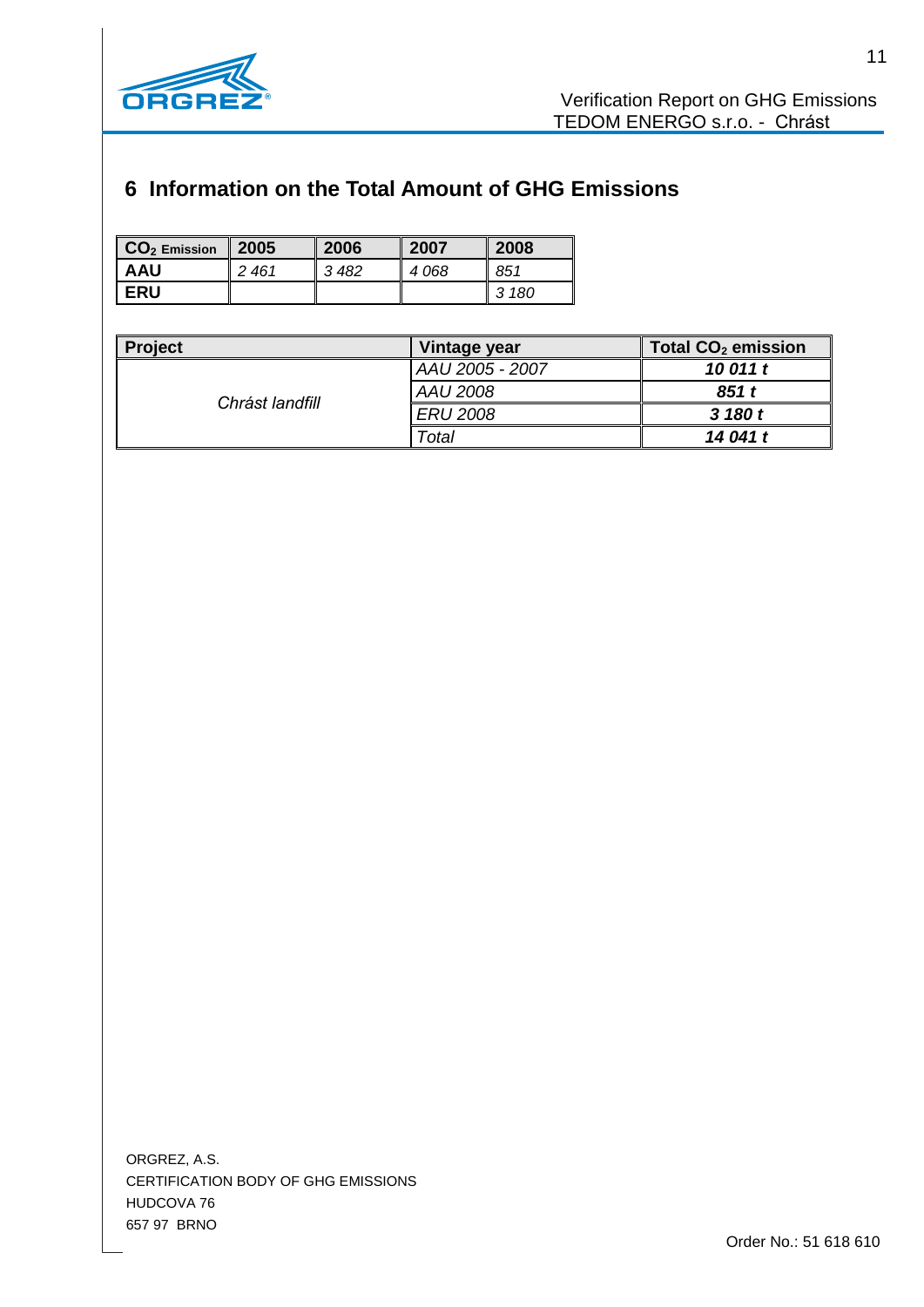

# **7 Client's Declaration**

We confirm that we have provided the Certification body with all necessary data and information and, consequently, we will make sure that the Validation Report or any of their part shall not be misused in any invalid way.

In……………on…………… ………………………………………… signature of authorized representative

# **8 Date and Signature of Authorized Person on behalf of Certification Body**

Brno, June 22, 2009 **Brno**, June, 22, 2009

………………………………. ……………….…………………………… signature of Head Auditor signature of Head of the Certification Body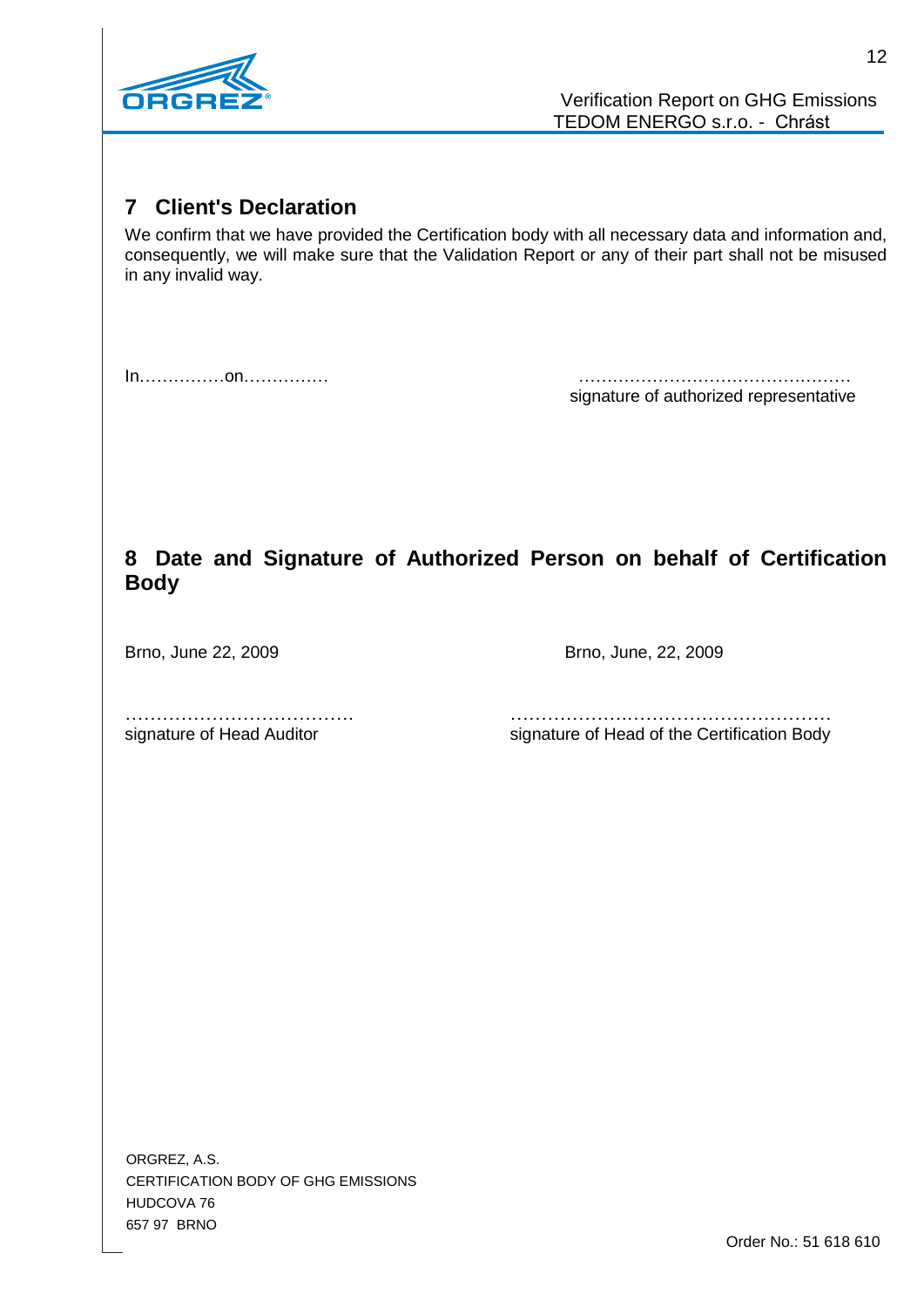

# **9 Information on Certification Body**

**9.1 Company Name** ORGREZ, a.s.

# **9.2 Company Address**

Hudcova 76 657 97 Brno

# **9.3 Authorized Person**

Ing. Jan Kalužík

## **9.4 Authorization**

MoE No. A-0013-08/473 from December 2, 2008.

# **9.5 Verification Team**

*Name position* Ing. Pavel Doležel **Head auditor** Ing. Jan Kalužík **auditor** 

## **9.6 Authorization**

**9.7 Accreditation**

## **9.8 Project description**